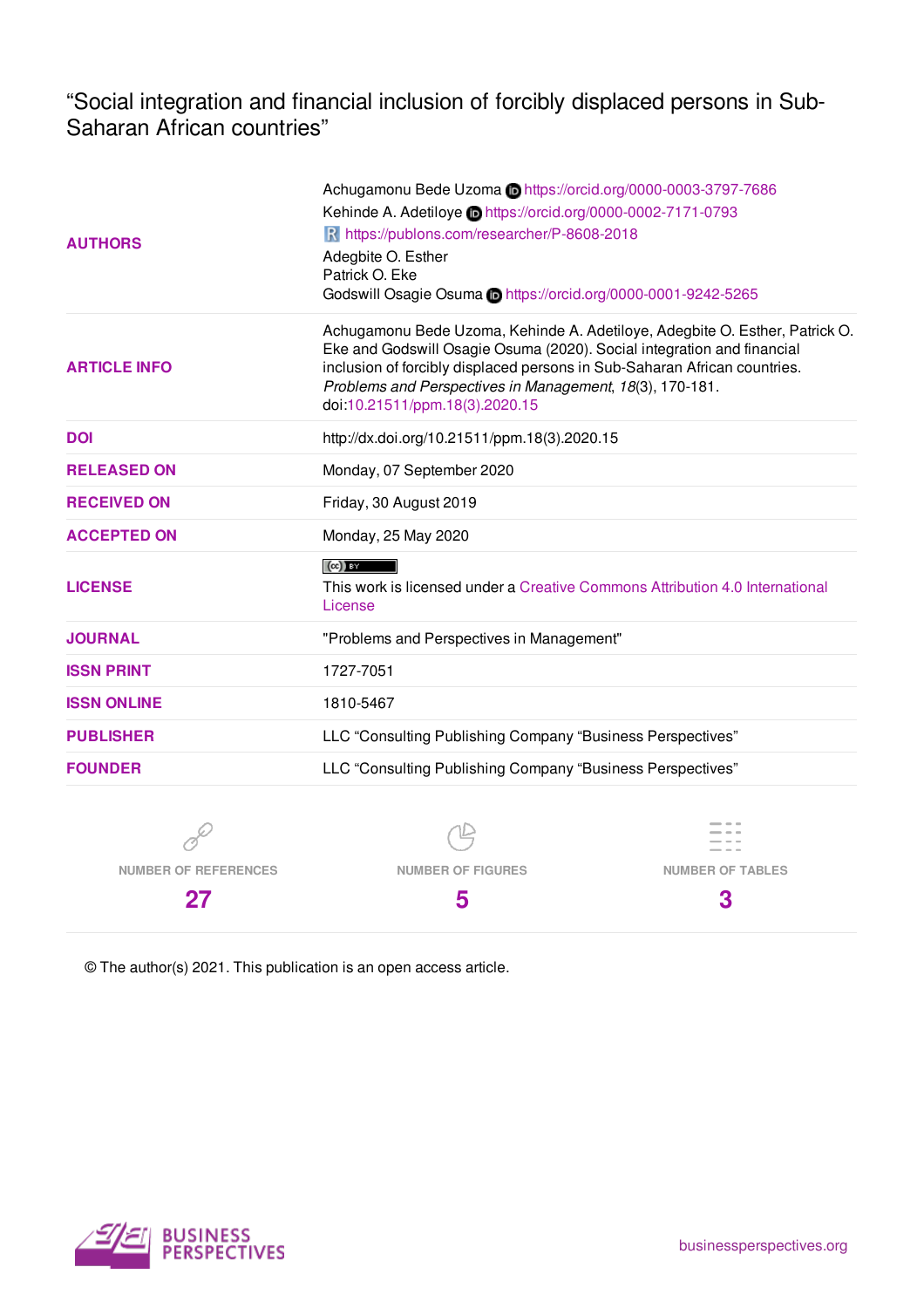

#### **BUSINESS PERSPECTIVES**

www.businessperspectives.org LLC "СPС "Business Perspectives" Hryhorii Skovoroda lane, 10, Sumy, 40022, Ukraine

**Received on:** 30th of August, 2019 **Accepted on:** 25th of May, 2020 **Published on:** 7th of September, 2020

© Achugamonu Bede Uzoma, Kehinde A. Adetiloye, Adegbite O. Esther, Godswill Osagie Osuma, 2020

Achugamonu Bede Uzoma, Ph.D., Lecturer, Department of Banking & Finance, Covenant University, Ota, Nigeria.

Kehinde A. Adetiloye, Ph.D., Associate Professor, Department of Banking & Finance, Covenant University, Ota, Nigeria.

Adegbite O. Esther, Ph.D., Professor, Department of Finance, University of Lagos, Akoka, Yaba, Nigeria.

Patrick O. Eke, Ph.D., Lecturer, Department of Banking & Finance, Lagos State University, Ojo, Lagos, Nigeria.

Godswill Osagie Osuma, Ph.D., Lecturer, Department of Banking and Finance, Covenant University, Ota, Nigeria. (Corresponding author)

This is an Open Access article, distributed under the terms of the Creative Commons Attribution 4.0 International license, which permits unrestricted re-use, distribution, and reproduction in any medium, provided the original work is properly cited.

**Conflict of interest statement:**  Author(s) reported no conflict of interest **Achugamonu Bede Uzoma** (Nigeria), **Kehinde A. Adetiloye** (Nigeria), **Adegbite O. Esther** (Nigeria), **Patrick O. Eke** (Nigeria), **Godswill Osagie Osuma** (Nigeria)

# Social integration and financial inclusion of forcibly displaced persons in Sub-Saharan African countries

#### **Abstract**

Most government and international financial institutions worldwide have adopted financial inclusion as a veritable platform for achieving the Social Development Goals of hunger and poverty eradication, inequality reduction, and employment creation. Their efforts will not yield much dividend if a sizeable part of the populace are constrained from social and formal financial inclusion due to social disorder. This study examined the relationship between social seclusion of forcibly displaced persons from formal financial inclusion in twenty-seven Sub-Saharan African countries. Granger Error Correction Method (ECM) with Generalized Methods of Moments (GMM) was used to analyze the short panel data obtained from the World Bank database. The study found a negative long-run relationship between social seclusion and financial inclusion. That is, an increase in social menace overtime will result in more people being financially excluded from formal financial transactions. It, therefore, recommends, amongst others, that government should encourage forcibly displaced persons to become gainfully employed and productive. Specifically, persons in refugee and internally displaced persons camps should be trained to acquire skills that will enable them to become self-employed, create wealth for themselves, and contribute actively to the sustainable economic growth of their host country rather than just provide food and other welfare packages as a temporal palliative for survival.

**Keywords** social seclusion, poverty, social integration, unemployment, Sustainable Development Goals

**JEL Classification** E26, I30, D31, G20

# **INTRODUCTION**

At the Economic Community of Central African States (ECCAS) Regional Conference held on the 23<sup>rd</sup> of March, 2015 at Brazzaville, Congo, the President of the World Bank proposed a blueprint for all countries in the world to have Universal Financial Access (UFA) by 2020. The task requires unbanked adults who currently were not captured in the formal financial system to have access to a bank account that enables them to save money, transfer, and receive payments as a foundation towards active involvement in financial activities (World Bank, 2020). Financial institutions and countries in Africa and diaspora have also subscribed to driving inclusive growth to expand financial access and usage and improve the quality of financial products and welfare of the users of such products. For instance, the African Development Bank (AFDB) launched a ten-year strategy (2013–2022) with the mandate to achieve inclusive and green growth in Africa.

Social seclusion from formal financial transactions occurs when bankable adults in communities are denied access to financial activities due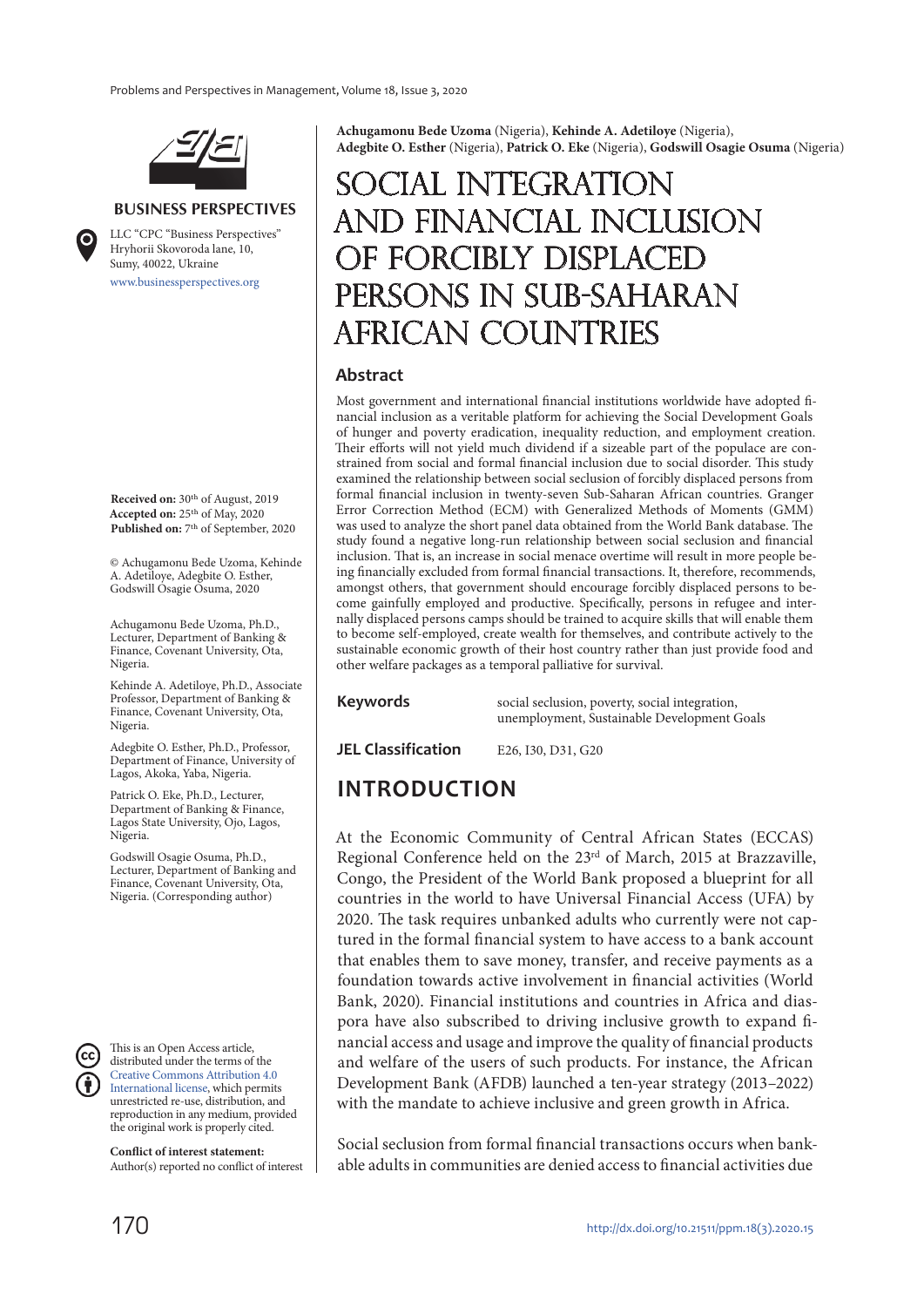to age disparity, gender inequality, widening income inequality gap, poor skills, religious and cultural beliefs, poor health conditions, poor housing. Other factors that contribute to social seclusion include child and maternal mortality, deprivation, poverty, unemployment, illiteracy, communal displacement, civil unrest, insecurity, migration to other countries as refugees. Refugees are persons who relocate to other countries aside his/her country of origin to seek protection for fear of being mistreated for reasons of opposition to the incumbent government, religious beliefs, racial discrimination, nationality, affiliation to the certain socio-cultural group, and demand for freedom from a political enclave (UNHCR & Social Performance Task Force, 2016). According to literature, key factors responsible for the successful integration of forcibly displaced persons (FDPs) into economic activities include:

- 1) stage and length of displacement;
- 2) right to work in host country;
- 3) mode of accommodation;
- 4) human capital requirements;
- 5) demographic, social, and economic situation;
- 6) past experience, etc.

According to the Alliance for Financial Inclusion report for 2017, about 65.6 million people are forcibly displaced; therefore, contributing to about two billion unbanked people worldwide (Alliance for Financial Inclusion, 2017). Twenty million five hundred thousand of these persons are refugees, while forty-four million three hundred are internally displaced persons (IDPs), and the remaining two million eight hundred are asylum seekers. A better number of these FDPs are from Afghanistan, Syria, and Somalia. Others include Burundi, Iraq, Lybia, Nigeria, Niger, Kenya, the Central African Republic, the Democratic Republic of Congo, Palestine, Yemen, and South Sudan. The major causes of displacement identified by this report include climate change, natural disasters, food insecurity, violence, civil unrest, starvation, and famine. The report shows that developing countries in Africa, the Middle East, and South Asia have received the biggest number of FDPs. In Africa, Uganda is reputed to host the highest number of FDPs because of the open-door policy on refugee, which the country operates with about 1.4 million persons migrating from South Sudan, the Democratic Republic of Congo, and Burundi (Meagher, Malik, Mohr, & Irvin-Erickson, 2018). In another study conducted by the United Nations High Commission for Refugees (UNHCR), sixty-five million three hundred persons were forcibly displaced globally. This number twice surpasses the number recorded in only five years. This represents a record high since World War II (UNHCR & Social Performance Task Force, 2016).

While many financial institutions (both local and international) and donor agencies have made frantic commitments to drive inclusive financial growth in developing nations of the world, not much attention has been paid to the plight of forcibly displaced persons (FDPs) within and outside the refugee and IDP camps, which constitute a larger part of the most vulnerable people, especially in a crisis or war turn regions of the world. Against this backdrop, the G-20 and its partners developed a blueprint to include forcibly displaced persons in its Global Partnership for Financial Inclusion (GPFI) policy document. The cardinal focus of the policy is to find ways of providing sustainable financial support to forcibly displaced persons within and outside refugee and IDPs camps and their host communities. This will enable them to cater for their needs and engage actively in financial activities that will engender sustainable economic growth (Global Partnership for Financial Inclusion Policy Report, 2017).

Government at all levels should create sustainable social welfare and empowerment programs that will cater for the needs of the indigent and helpless poor who, for no fault of their own, find themselves in refugee and IDP camps. Such welfare programs should focus mostly on financial empowerment, investments to stimulate productivity, raise living standards, unleash entrepreneurial energy, and reduce income inequality. On the other hand, financial institutions should change their perception from "product-centric" to "customer-centric", which implies that they should use models that will focus on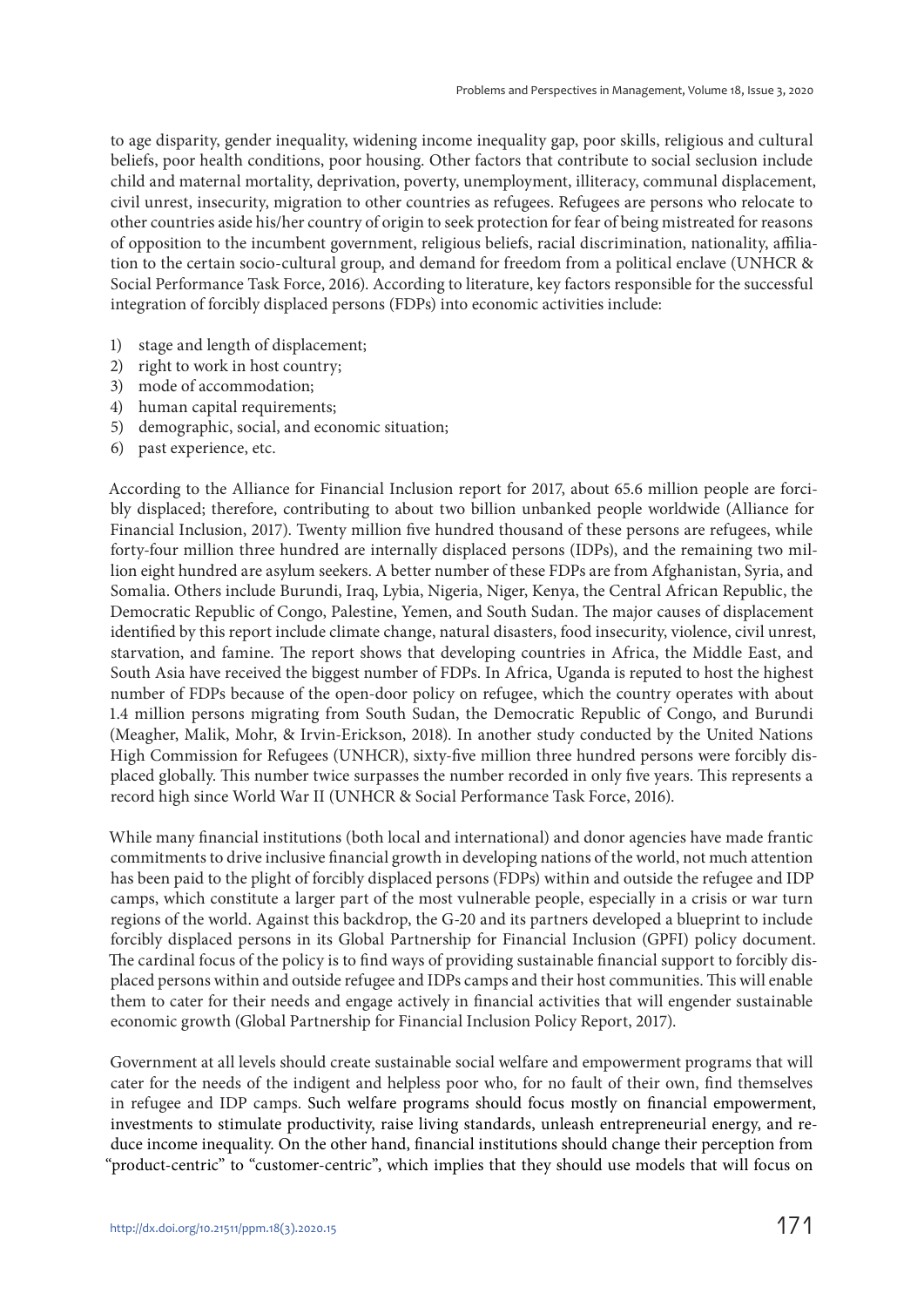the achievement of financial well-being and wholeness of customers wherever they are located then just concentrating on products that will generate quick returns on investment. They should deploy technology, behavior science, and new business models that guarantee the customer's financial security while finding new ways to remain profitable and relevant. Financial intermediaries should recognize the investment in any customer as a profitable one irrespective of where they belong on the financial spectrum. Table 1 shows systematic government integration of forcibly displaced persons into the financial mainstream of the economy.

Social inclusion policies should be geared towards building an impartial society that is free from discriminations of any sort, enable all social strata irrespective of gender or prevailing condition to explore and harness their full capabilities. Such a policy should encourage citizens to enjoy fundamental human rights, preserve the general well-being, communal, financial, and political prosperity of its people, and achieve justifiable speedy economic progress. The inclusion into the social echelons would be targeted at developing concrete designs and control systems where all factors of production and available resources are efficiently and effectively installed for sustainable development. Such a policy should eliminate institutional hurdles and create opportunities that will increase access to individuals and groups' collective development.

# **1. LITERATURE REVIEW**

Development finance literature is awash with theories; however, this study will hinge on "Financial System Model". The theory postulates that empowering the underprivileged in rural communities can help them create wealth that will allow them to refund the interest on loans and to save for the future. This principle known as "banking with the poor" is founded on the supposition that microfinance organizations and other financial mediators must deliver financial services to poor people in rural communities on a workable and extensive basis to allow them to gather savings and build assets to ease economic threats, as well as invest in revenue-producing projects. Kempson, Whyley, Collard, and Caskey (2000) posit that social seclusion entangled with poverty will culminate in a weak and deprived society induced by an array of interlinked social syndrome, such as redundancy, reduced talents, truncated returns, poor accommodation, high criminality, poor well-being, scarcity, and household collapse. Social seclusion encourages the division of the community into social strata. Those that fall within the formal financial services orbit, which also comprise of the elite classes, become afraid and suspicious of the financially excluded (majorly the poor and underprivileged). This will result in a divided society that does not encourage any economic growth. In such a situation, those in affluence and prosperity divide get richer, while the indigent persons get

poorer. Financial inclusion is a necessary tool that can be deployed to bridge the broadening gap between the rich and poor or between the privileged and underprivileged.

Sajuyigbe (2017) found a positive and significant relationship between financial inclusion and social inclusion on the performance of women-owned businesses in Nigeria. The recommendation from this study is for the government to make policies that will encourage financial institutions to extend its branch networks to remote communities. Besides, it should make policies and regulations that will close the gender gap in financial and social inclusion. Zins and Weill (2016) posit that exclusion of bankable adults from formal financial transactions could lead to a poverty trap, which will prevent the person from partaking in the productive venture, pay for their children education, provide a suitable accommodation for himself and his family, as well as contribute to economic development. The Department for International Development (2016) report recommended that for any policy to be successful, it must be targeted at rapid and sustainable growth that translates into the citizens' financial wellness and security. Alliance for Financial Inclusion (2016) also advocated for women's inclusiveness in using digital finance to break gender inequality. Global Financial Index (2018) report recommends that active government involvement in the inclusive financial drive will spur financial wellness and engender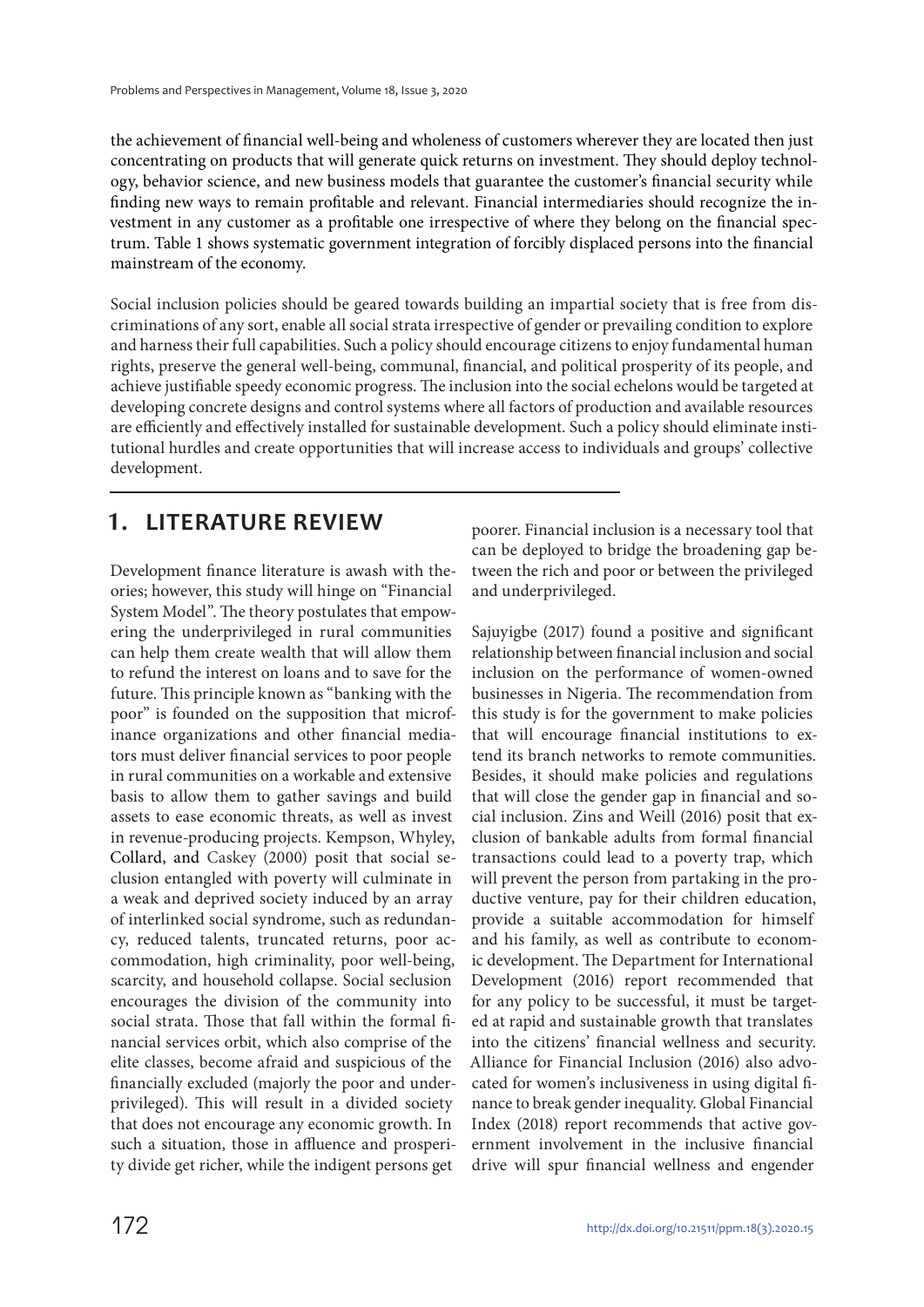economic growth. Asadullah and Savoia (2018) opined that poverty headcount and gap measures decreased faster in countries with initially higher income poverty with the adoption of the MDGs goal. In the same vein, Global Partnership for Financial Inclusion Policy Report (2017) posits that to cater for the needs of the forcibly displaced persons. There is a need for them to possess human and social capital and experience that will enable them to engage them actively.

Although financial seclusion menace seems universal, studies have shown that the problem of financial and social seclusion is prevalent among the underprivileged in emerging or developing economies. To lay credence to the above assertion, Sahay, Cihak, N'Diaye et al. (2015) found that eighty percent of bankable grown-up inhabitants in Africa's Sub-Saharan region are excluded financially. The implication is that about 325 million people are unbanked. Those lacking access to finance comprise a certain disadvantaged cluster of persons who are a crucial part of a much extensive social exclusion. The financial enclosure is crucial to decreasing the economic susceptibility of households, stimulating economic progress, easing poverty, and enhancing the quality of life (Lagarde, 2016). Studies have shown that financial access and easy and affordable sources of finance are necessary preconditions for accelerated economic progress and a decline in income inequality and poverty alleviation (Serrao, Sequeira, & Hans, 2012). Curtailing inadequacies in the financial market will help boost investment opportunities, which will result in positive incentives for the

players in the financial market. On the other hand, inadequate financial access will provoke income inequality and poverty trap and hamper economic progress.

Table 1 shows how through gradual and periodic provision of financial access forcibly displaced persons can be integrated into the mainstream of economic activities. Their needs are determined by the period the displacement is expected to last. When the poor are well engaged and empowered, they will be able to cater for their financial needs and that of their families, ensuring food and financial security, reducing poverty rate and social disorder and improving their welfare and wealth.

Given the challenges identified above, this study examined the relationship between social isolation and financial inclusion in Sub-Saharan African countries. The question posed by this study is whether social seclusion affects financial inclusion and well-being? The hypothesis stated in its null form argues that no relationship exists between financial inclusion and social seclusion. The study is divided into five sections. Section 1 already discussed above focused on setting the foundation and motivation for the study, as well as a review of relevant literature. Section 2 will foray into the methodology for this study and its justification. Section 3 will analyze the data obtained. Section 4 will focus on the discussion of the results and findings, whereas the final section will summarize the report, conclude, and make policy recommendations.

**Table 1.** Gradual phase integration of FDPs into economic mainstream

| Source: Global Partnership for Financial Inclusion Policy Report (2017). |  |  |  |  |  |
|--------------------------------------------------------------------------|--|--|--|--|--|
|--------------------------------------------------------------------------|--|--|--|--|--|

| Phase                                          | Arrival/transit                                                                                                                    | <b>Early displacement</b>                                                                                                                                                                                | Protracted<br>displacement                                                                                                                                           | Permanence                                                                                                                                                                                                                                                                                                                                                                                                                                                |
|------------------------------------------------|------------------------------------------------------------------------------------------------------------------------------------|----------------------------------------------------------------------------------------------------------------------------------------------------------------------------------------------------------|----------------------------------------------------------------------------------------------------------------------------------------------------------------------|-----------------------------------------------------------------------------------------------------------------------------------------------------------------------------------------------------------------------------------------------------------------------------------------------------------------------------------------------------------------------------------------------------------------------------------------------------------|
| <b>Time</b><br>period                          | 1-3 months                                                                                                                         | 3-12 months                                                                                                                                                                                              | 1-3 years                                                                                                                                                            | More than 3 years                                                                                                                                                                                                                                                                                                                                                                                                                                         |
| Focus on                                       | immediate basic<br>needs                                                                                                           | housing, education,<br>language, work, health                                                                                                                                                            | living: re-building a life                                                                                                                                           | improving standard of [building livelihoods and productive assets: a<br>life resembling that of the host community                                                                                                                                                                                                                                                                                                                                        |
| Potential<br>need for<br>financial<br>services | Cash aid for shelter,<br>food, medical<br>services, and to repay<br>debt incurred during<br>escape. In some<br>cases, remittances. | Cash aid for basic needs,<br>subsistence, and urgent<br>care. in some cases,<br>savings and remittances,<br>(micro) consumer credit<br>for furniture, appliances,<br>school fees, business<br>equipment. | Savings, remittances<br>(receiving and/or<br>sending). (Micro)<br>consumer credit.<br>mortgage/home<br>improvement loans,<br>business loans, and<br>micro-insurance. | If integration is the goal: more sophisticated<br>financial services, which resemble those of<br>the hosts: savings, investment, payments,<br>pension plans, credit, insurance, and<br>transnational services (e.g., line of credit,<br>remittances, insurance for family in country<br>of origin). If return or resettlement is the goal:<br>savings for journey, transferable pension<br>schemes, housing credit to rebuild, and<br>deferred annuities. |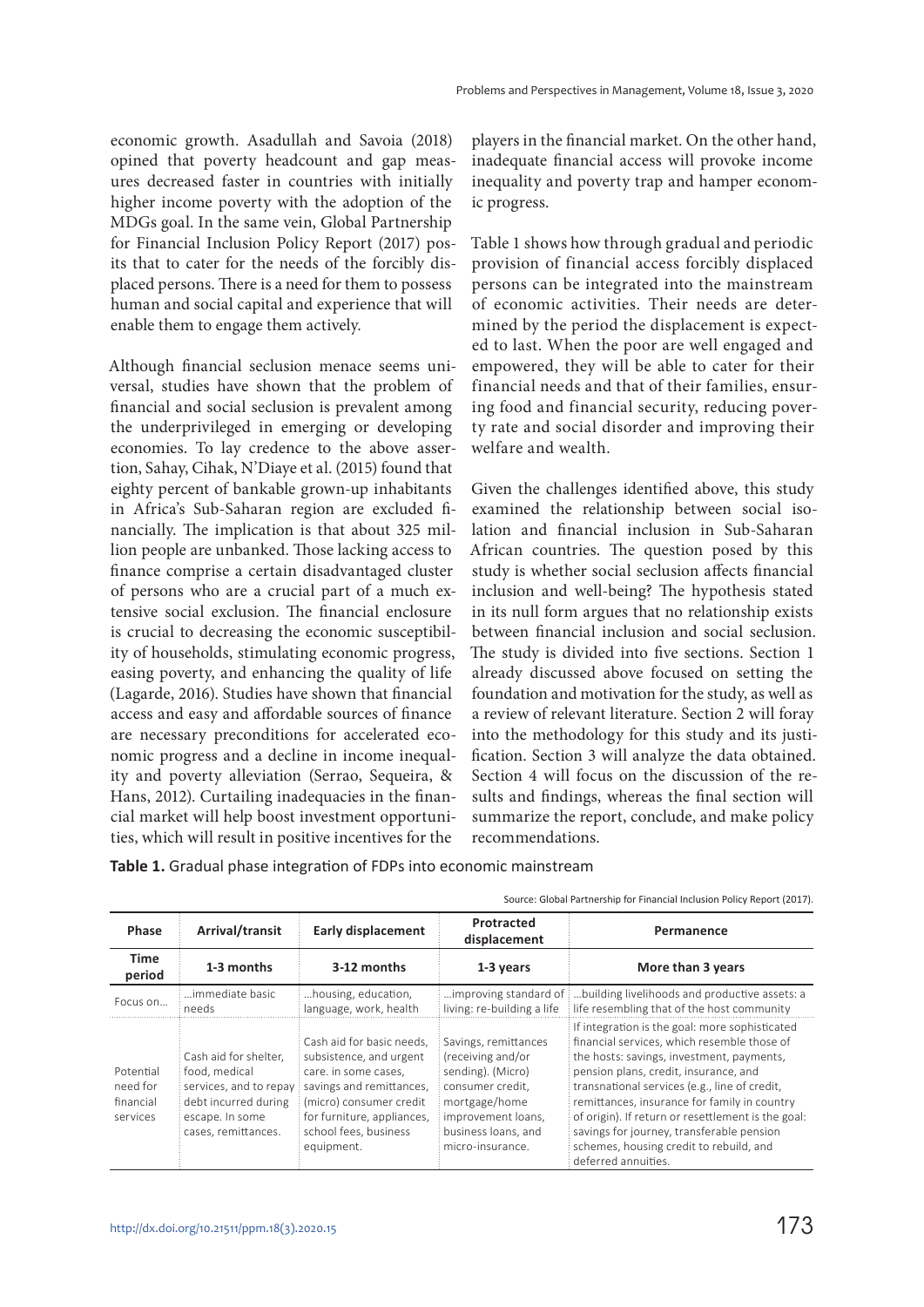# **2. MATERIALS AND METHODS**

The method adopted by this study is both the descriptive and experimental research design. The study population comprises of fifty (50) countries located within the Sub-Saharan African region. However, using a purposive sampling technique, only 27 countries were selected for the period 2007−2017 from the data sourced from the World Bank database. The sample size, therefore, accounts for 54 percent of the total population. This study adopted a Granger Error Correction Method (ECM) specification for a short panel data structure. The study employed differenced Generalized Method of Moments (GMM) for the model specification to deal with the problem of persistency, heterogeneity, and endogeneity associated with short panel data, (Arellano and Bond, 1991). The estimator is subjected to first and second-order serial correlation test and test for valid instruments using Sargan over-identifying restriction test. Therefore, the nature of the panel data is such that the individual dimension is larger than the time dimension  $(N > T)$ .

#### 2.1. Sample identification numbers

The identification numbers of the countries sampled are as follows: Angola is 1, Burundi is 2, Botswana 3, Central African Republic 4, Cameroon 5, Democratic Republic of Congo 6, Congo, Republic 7, Equatorial Guinea 8, Ghana 9, Guinea 10, Gambia 11, Kenya 12, Liberia 13, Lesotho 14, Madagascar 15, Mozambique 16, Mauritania 17, Mauritius 18, Malawi 19, Namibia 20, Nigeria 21, Rwanda 22, South Africa 23, Seychelles 24, Tanzania 25, Uganda 26 and Zambia which is 27. The choice of these identification numbers is based on the position of a country in alphabetical order. Therefore, it does not have any statistical importance/value for explanation of the result, except for identification purposes alone.

### 2.2. Definition of variables and model specification

Financial inclusion is represented by two strands:

a) inclusion by usage, which is proxy by deposit in commercial banks per 1,000 adults (dcpa); and

b) inclusion by quality, proxy by ratio of depositors to borrowers (rdtb), whereas refugee represents social seclusion.

The justification for using the variables mentioned is based on the recommendation of the World Bank of the choice of these variables as ideal for measuring financial inclusion and social exclusion. To initiate a dynamic short-run and longrun specification the ECM-ARDL Granger frameworks is used, (Chibba, 2009; Cihak, Mare, and Melecky 2016). Thus, this augmented model is defined by financial inclusion as the exogenous variable {represented by deposits in the commercial bank per 1,000 adults (dcpa), and ratio of depositors to borrowers (rdtb)} and social seclusion as the endogenous variable (also proxy by the number of persons in refugee and IDP camps (ref).

$$
\ln dcpa_{ii} = g_0 + g_1 \ln dcpa_{i,t-1} ++g_2 \ln dcpa_{i,t-2} + g_3 \ln ref_{ii} ++g_4 \ln ref_{i,t-1} + g_5 \ln ref_{i,t-2} + \psi_{t1} + \psi_{it1},\n\ln rdt b_{it} = h_0 + h_1 \ln rdt b_{i,t-1} ++h_2 \ln rdt b_{i,t-2} + h_3 \ln ref_{it} ++h_4 \ln ref_{i,t-1} + h_5 \ln ref_{i,t-2} + \psi_{t2} + \psi_{it2},
$$
\n(2)

where lnref, ln *dcpa*, and ln *rdtb* are natural log of percentage of persons socially secluded from using formal financial service, deposit in commercial banks per 1,000 adults, and ratio of depositors to borrowers.

To understand the features of this model, the variables are stated in its general form as:

$$
\ln y_{it} = \lambda \ln y_{i,t-1} + \lambda_2 \ln y_{i,t-2} +
$$
  
+  $\phi_0 \ln x_{it} + \phi_1 \ln x_{i,t-1} + \phi_2 \ln x_{i,t-2} +$   
+  $\psi_t + v_{it}$ ,  
 $i = 1,..., N, t = 1,..., T,$   
 $v_{it} = u_i + w_{it}$ , (4)

where  $y_{it}$  is the response variable,  $x_{it}$  is the covariate variable,  $\psi_t$  is the time fixed effects,  $v_{it}$  is the composite error,  $u_i$  is the specific error, and  $w_i$  is the common error. The specific error is time invariant, but the common error varies across time and units.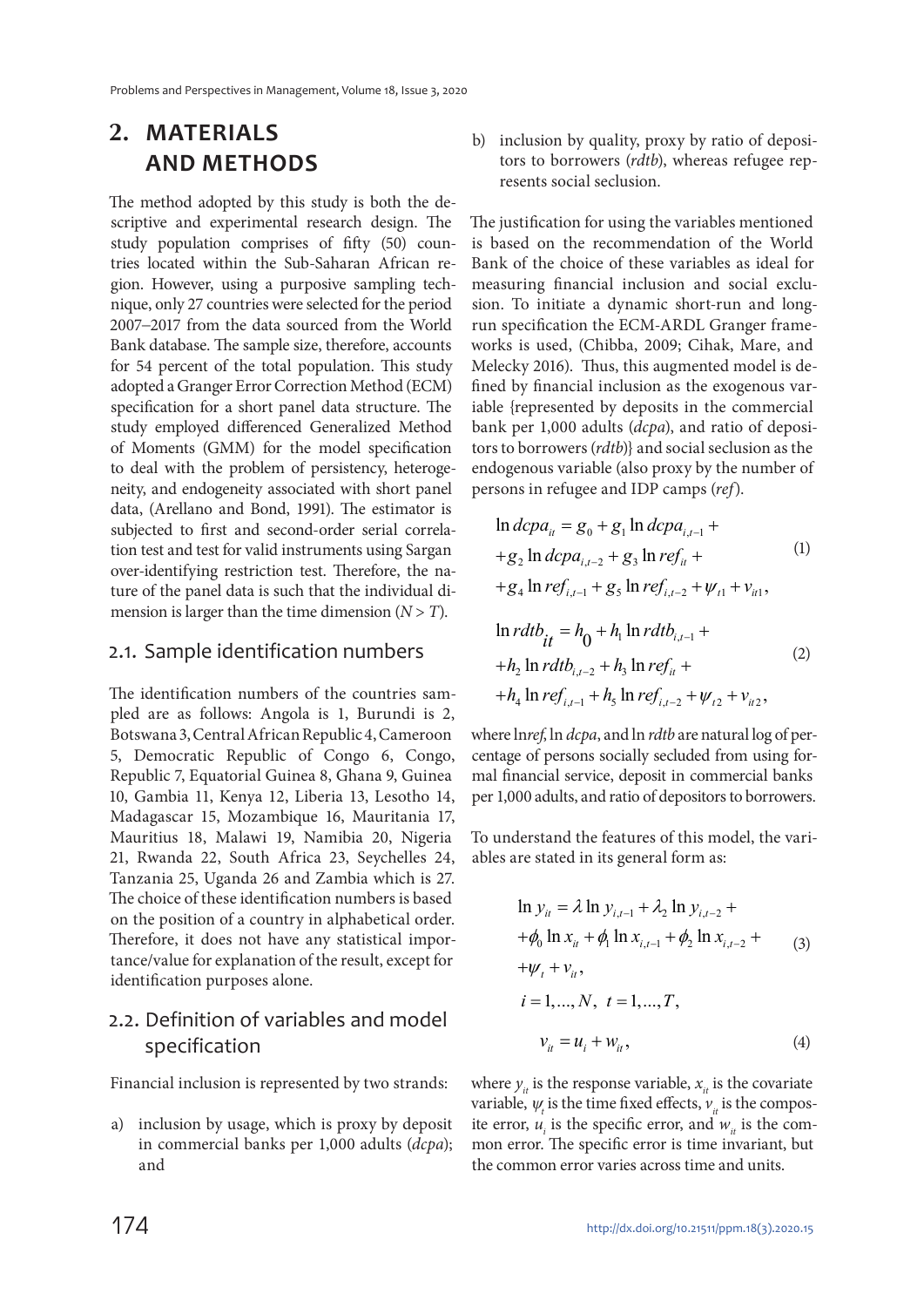#### 2.3. A priori expectation and justification

It is expected that the opposite relationship exists between financial inclusion and social seclusion. If the required financial product is delivered to forcibly displaced persons in IDPs and refugee camps through credit extension, they would be able to build capacity and attain food and financial security. Once they are integrated back into the formal financial system, economic activities will increase, culminating in increased GDP and economic growth. In this case,  $dcpa > 0$ ,  $rdtb > 0$ ,  $ref < 0$ 

## **3. RESULTS**

#### 3.1. Descriptive statistics-graphical/ central tendency and dispersion

This study showed the movements and the distribution pattern of the underlying variables over time/across countries using line graphs. Figure 1 shows the line graphs.

The first line graph shows the movements of financial inclusion by usage (number of deposits

in commercial banks per 1,000 adults). The graph shows that Malawi, Mauritius, Seychelles, and Tanzania have the highest number of persons using the services of banks for depositing purposes. The study also observed that countries like Burundi, Central African Republic, Cameroon, Congo Republic, and the Democratic Republic of Congo have the lowest usage of financial products, meaning that they have a very low magnitude of inclusion in terms of usage. Nigeria, however, is amongst the countries with moderate usage of financial products and services.

The second graph presents the movements of financial inclusion by quality of services (ratio of depositors to borrowers. It is conventionally agreed that high quality of bank service would generate sufficient deposits to satisfy the needs of borrowers. A high ratio mobilizes much from the surplus unit to deficit unit, which is an indication of high quality of financial inclusion. The countries with the highest ratios are Nigeria, South Africa, Mauritania, Mauritius, Madagascar, Gambia, Burundi, and Botswana, while those with the lowest ratios are Angola and Rwanda. Therefore, Angola and Rwanda have the lowest financial inclusion in terms of quality.



**Figure 1.** Line graph showing movements of financial inclusion by usage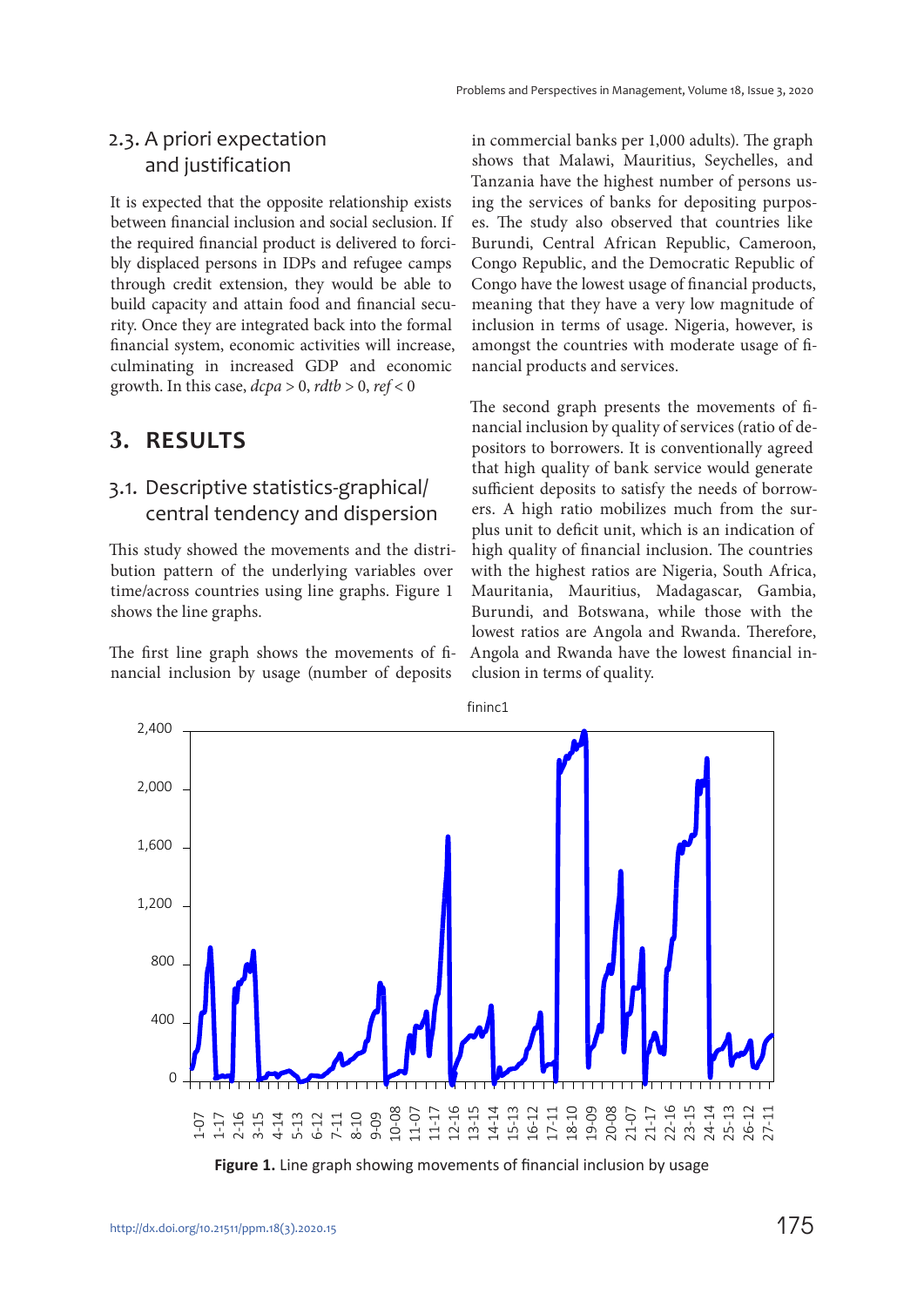

**Figure 2.** Line graph showing movements of financial inclusion by quality



**Figure 3.** Line graph showing movements of social seclusion

The last line graph shows the movements of socially secluded persons from financial services defined by refugees. Nigeria has a very low number of socially secluded persons from 2007 to 2014, but since 2015, its number has risen astronomically. South Africa, Tanzania, and Uganda have very low socially secluded persons throughout the sampling period. Expectedly, Central African Republic (CAR), Kenya, and Burundi have high forcibly displaced persons.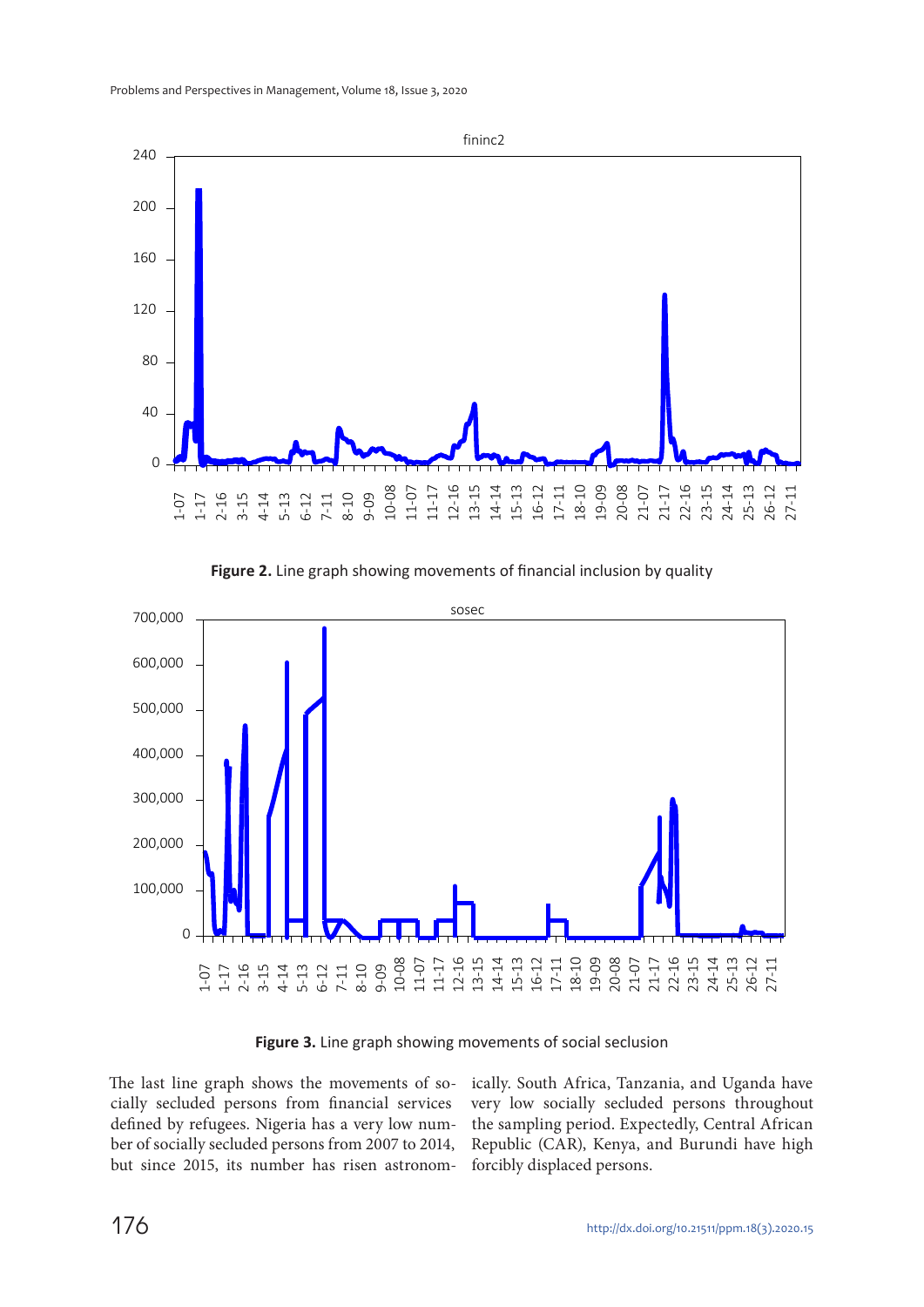|                        |                 |                 | Source: Authors |
|------------------------|-----------------|-----------------|-----------------|
|                        | <b>FININC 1</b> | <b>FININC 2</b> | sosfo           |
| Mean                   | 4826391         | 8 246747        | 53.231.80       |
| std dev                | 6 019476        | 1640644         |                 |
| Skewness               | 866003          | 8 679656        |                 |
| Kurtosis               | 5.496563        | 98.53028        | 10 70039        |
| Jarque-Bera            | 249.4886        | 116.663.8       | 1.150.164       |
|                        | O OOOOOO        | N NUUUU         | N NUUUUU        |
| Number of countries    |                 |                 |                 |
| Years                  |                 |                 |                 |
| Number of observations |                 |                 |                 |

|  |  | Table 2. Statistics from 2007 to 2017 in their raw value quantities |
|--|--|---------------------------------------------------------------------|
|--|--|---------------------------------------------------------------------|

Another means of describing data is to compute some statistics, such as mean, standard deviation, skewness, kurtosis, and Jarque-Bera (JB). The JB statistic is calculated with probability to test the null hypothesis of normality. Table 2 presents the outputs of these statistics.

The mean value of each of the variables is positive. The mean values of financial inclusion by usage, financial inclusion by quality, and social seclusion are 4.83, 8.25, and 53,232, respectively. A sight view of Table 2 shows that all the values increased throughout the sampling period. Specifically, it was observed that average social seclusion by refugees is pegged at 53,232 for the selected SSA. This figure is rather too small compared to the total population of these countries. On average, financial inclusion by usage is approximately 5 depositors for every 1,000 adults. This average value is small when considering the number of banks/ branches in this region. Furthermore, average financial inclusion by quality is approximately 8. This indicates that borrowers are 8 times more than depositors. On average, all the variables have a larger value for their standard deviations than their means. This is an indication that the variables are highly volatile around their mean values. The skewness scores for each of the variables are larger than zero and positive. By implication, the variables are each positively skewed, meaning that there is a tendency of large values in the nearest future. The kurtosis value for each variable is approximately larger than 3; thus, the variables are leptokurtic with an indication of possible outliers. All the data have kurtosis larger than 3, implying the presence of large values, which does not have a normal distribution. All the computed JB statistics are asymptotic, with zero percent probability

value. This means that each of the variables does not follow a Gaussian process, confirming earlier results obtained.

### 3.2. Inferential statistic and post estimation results

In this subsection, the parameters of the models stated in section 3 are estimated using a one-step Diff GMM estimation technique. This technique provides a robust test for the hypotheses stated in this study. The hypotheses focus on the nexus between financial inclusion and social seclusion. Before reporting the results on the tests of these hypotheses, the study displays graphical reports on sample identification numbers, average individual country financial inclusion usage and average group usage to decompose the countries into high usage (large-saving countries) and low usage (small-saving countries) to enhance the uniqueness of the results.

A sight view of Figure 4 reveals that countries such as Burundi, Central African Republic, Cameroon, Congo, Congo Republic, Equatorial Guinea, Guinea, and Madagascar have very low usage of financial services, followed by countries such as Angola, Botswana, Ghana, Kenya, and Nigeria, with moderate use of financial service. Nevertheless, countries like Mauritius, Malawi, Namibia, South Africa, and Seychelles are large saving countries because they display high usage of financial services.

The line marked by blue color indicates the movement of individual average usage, while the average group usage is marked by orange. The average group usage is constant (value = 482.64 approxi-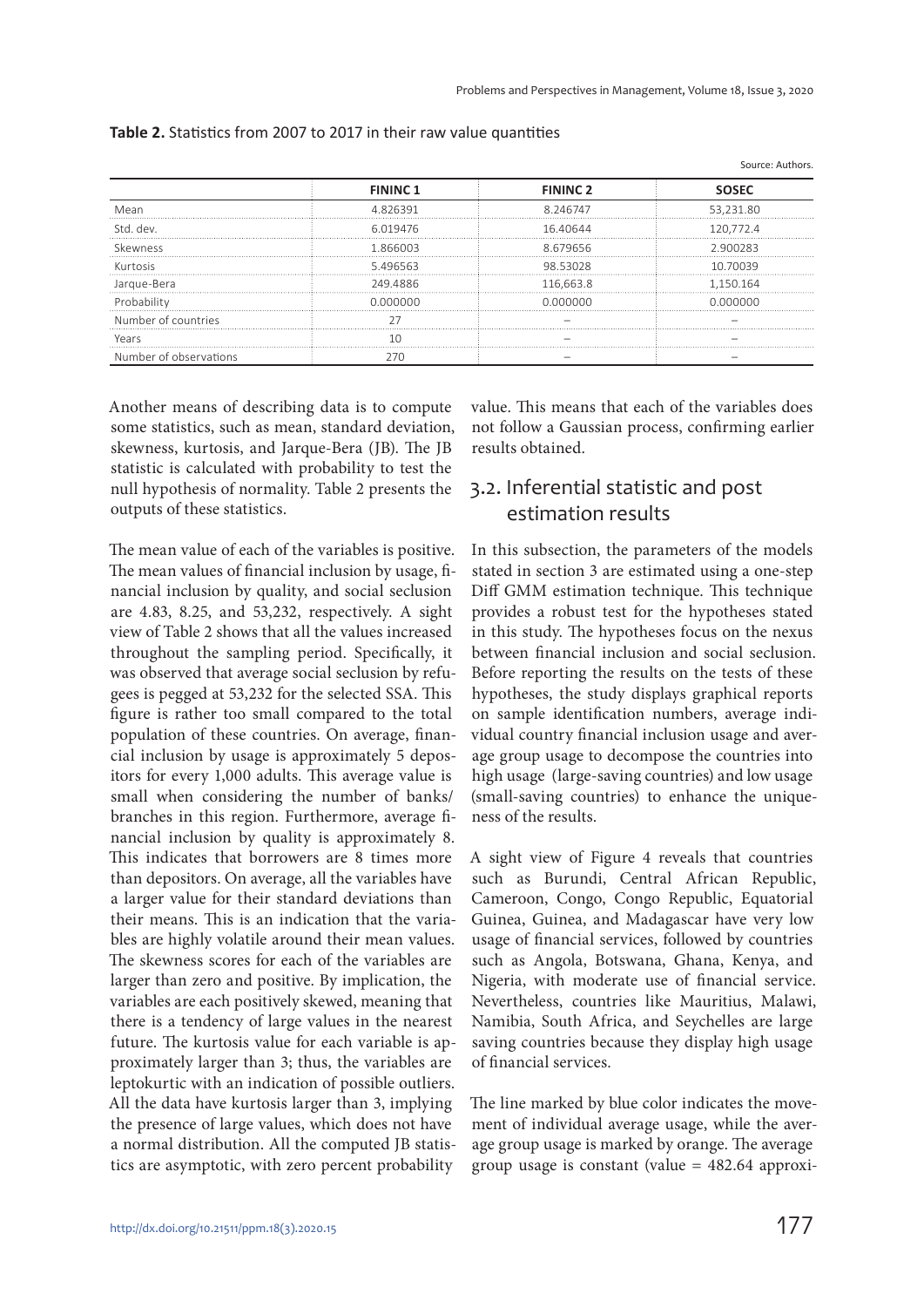



**Figure 4.** Individual country's average financial service usage



**Figure 5.** Decomposing countries into high and low usage of financial services

mately) and any country that has average return above-average group return is considered as a large saving country or high usage of financial service; such countries are Botswana, Kenya, Mauritius, Malawi, Namibia, Nigeria, South Africa, and Seychelles. Other countries with average individual average returns below the group average return are called low-saving countries; countries such as Burundi, Central African Republic, Cameroon, Congo, Congo Republic, Equatorial Guinea, and Guinea have low usage. Thus, the test of the shortrun and long-run dynamics of financial inclusion and digital finance is conducted for the low saving, high saving and the overall countries in the sample for the study. In contrast, the tests of the remaining hypotheses are conducted for low-financial stable, moderate-financial stable and high-financial stable countries.

Table 3 shows that the coefficients of ECM for poorly, moderately, and highly financially stable countries are –0.32, –0.23, and –0.21, respectively. Thus, there is evidence of a long-run relation-

ship between financial inclusion and seclusion in all spheres of financial systems. However, there is seemingly evidence that inclusion responds faster to temporal changes in seclusion for poorly stable financial countries than the two other sets of countries. The adjustment parameter is almost the same for highly and moderately stable financial countries. Therefore, the response of seclusion in these sets of countries is virtually the same. The coefficients of the short-run effects for three sets of countries (poor, moderate, and high) are –0.43, –0.18, and –0.31, respectively. The coefficient is only significant for highly stable financial countries. However, a negative short-run dynamic relationship exists between financial inclusion and seclusion, meaning that in the short run, any increase in seclusion (either through hostage or refugee) spelled a reduction in financial inclusion or participation in financial services. The coefficients of the long-run elasticity are not significant for any of the set of countries. This suggests that financial inclusion does not adjust to the permanent shocks in seclusion for all the countries.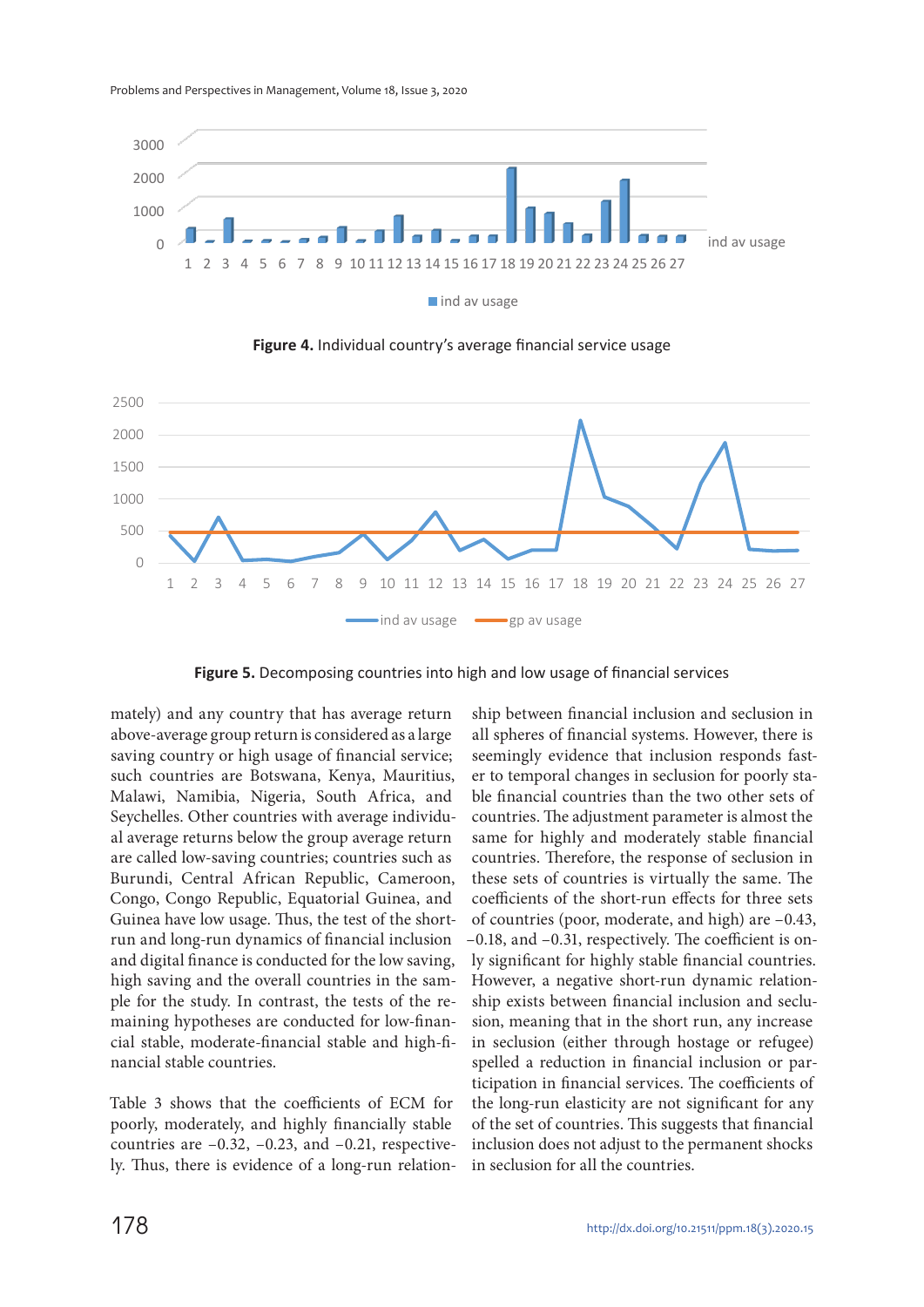| <b>Independent variable</b>        | Low-financial<br>stable countries | Moderate-fin. stable<br>countries | High-fin.<br>stable countries |
|------------------------------------|-----------------------------------|-----------------------------------|-------------------------------|
|                                    | ΔIn fininc                        | ΔIn fininc                        | ΔIn fininc                    |
| $\Delta$ Infininc (-1)             | $-0.29$<br>$(0.03)$ **            | $-0.45$<br>$(0.00)*$              | $-0.21$<br>(0.21)             |
| ΔInsosec                           | $-0.14$<br>(0.40)                 | $-0.03$<br>(0.66)                 | $-0.16$<br>$(0.08)$ ***       |
| $\Delta$ In sosec (-1)             | $-0.04$<br>(0.76)                 | $-0.27$<br>$(0 - 75)$             | $-0.15$<br>$(0.08)$ ***       |
| <b>ECM</b>                         | $-0.32$<br>$(0.00)*$              | $-0.23$<br>$(0.00)*$              | $-0.21$<br>$(0.09)$ ***       |
| Ln sosec $(-2)$                    | $-0.31$<br>$(0.03)$ **            | $-0.21$<br>$(0.00)*$              | $-0.23$<br>(0.16)             |
| Summation of short-run coefficient | $-0.43$                           | $-0.81$                           | $-0.31$                       |
| Short-run Wald test (p-value)      | 0.64                              | 0.96                              | 0.01                          |
| Long-run coefficient               | $-0.03$                           | 0.10                              | 0.09                          |
| Long-run coefficient (p-value)     | 0.91                              | 0.66                              | 0.64                          |
| Sargan difference test (p-value)   | 0.44                              | 0.42                              | 0.99                          |
| Sargan test (p-value)              | 0.57                              | 0.28                              | 0.04                          |
| $AR1(p-value)$                     | 0.00                              | 0.00                              | 0.00                          |
| $AR2(p-value)$                     | 0.96                              | 0.74                              | 0.61                          |
| Number of observations             | 80                                | 110                               | 80                            |
| Number of countries                | 8                                 | 11                                | 8                             |

*Note:* 1) the figures in parentheses are the *p*-values, \*, \*\* and \*\*\* indicate significant at alpha value of 1%, 5%, and 10%, respectively; 2) estimation by one step Diff GMM; 3) the Sargan test is based on the assumption that the instruments are not correlated with the residuals; 4) AR1 and AR2 tests are based on the hypothesis that the errors are not serially correlated; 5) the instruments used are the lags of the regressors; 6) yearly dummies are excluded.

# **4. DISCUSSION**

The result implies that financial institutions should create products that will capture those in refugee and IDP camps into formal financial orbit. Specifically, they should provide products in phases to cater for the particular needs of these categories of persons for possible reintegration into the formal financial system. The products should support the refugees in acquiring special skills that will enable them to lead a normal life when they are finally reintegrated into the formal financial net. In the long run, the provision of such products may not be necessary as they aim to temporarily cater for their immediate needs before formal and sustainable reintegration into the society. This accounts for why in the long-run coefficient of elasticity is not significant for three sets of the countries, meaning that in the long run, any adjustment in financial inclusion will not result to changes in social seclusion because the initial inclusion aims to temporary cater for their needs while in the IDP/refugee camps. This result is in tandem with a priori expectation and development finance literature supporting the gradual integration of forcibly displaced persons into mainstream finance. Chiefly amongst these literature includes the works of Sajuyigbe (2017), Kempson, Whyley, Collard, and Caskey (2000), Alliance for Financial Inclusion (2017).

# **CONCLUSION AND RECOMMENDATIONS**

This study finds out that there is a long-run causal relationship between social seclusion and financial inclusion for three samples. For any of these countries, financial inclusion responds to temporal changes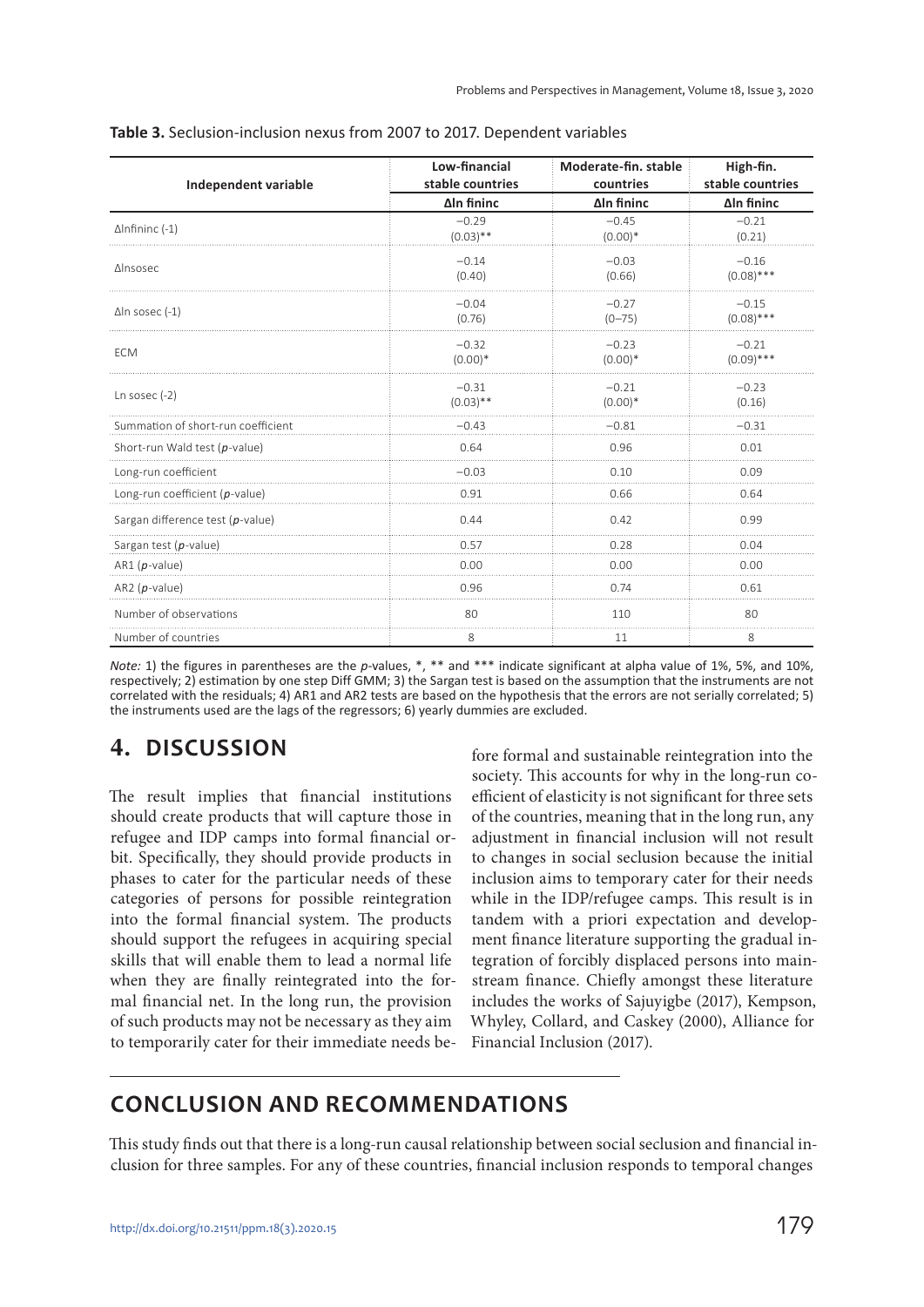in social seclusion. However, the rate of this response is not fixed for three sets of countries. It appears that financial inclusion responds faster to social seclusion for countries with a poorly stable financial system than the other two systems. Amazingly, the rate of this response is almost the same for moderately and highly stable financial systems. Furthermore, the finding indicates that social seclusion has negative short-run effects on financial inclusion for all three samples of countries. While this negative relationship is sustained in the long run for the countries with a poorly stable financial system, it turns out to be positive for countries with moderately and highly stable financial systems. In summary, an increase in social disorder will worsen the financial inclusion drive of the government, whereas reduction in social menace will increase the capacity of individuals in rural communities to financial access and wealth creation. When the social disorder is ameliorated, people will be gainfully and productively engaged, thereby engendering a stable financial system.

This study, therefore, recommends that the government should quickly integrate socially secluded persons to the larger society through skill acquisition programs. Instead of just feeding the socially secluded persons, they can be trained through seminal or symposiums to acquire skills that will make them productive. Thus, the government should open up training centers for refugees and other internally displaced persons to reduce socially secluded people who will, in turn, participate in the use of financial product lines to save their hard-earned money and to pay for some products. Increasing their capacity to work and earn a living will surely encourage their participation in economic activities and involvement in mainstream finance. Destitute scattered all over the region begging for handouts could also be brought together trained and integrated into the economic mainstream of their respective countries.

# **REFERENCES**

- 1. Achugamonu, B. U., Taiwo, J. N., Ikpefan, O. A., Olurinola, I. O., & Okorie, U. E. (2016). Agent Banking and Financial Inclusion: The Nigerian Experience. In K. S. Soliman (Ed.), Vision 2020: Innovation Management, Development Sustainability, and Competitive Economic Growth (pp. 4418-4430). Spain: International Business Information Management Association (IBIMA). Retrieved from http://eprints.covenantuniversity.edu.ng/8356/
- 2. Agarwal, A. (2010). Financial Inclusion: Challenges & Opportunities. The 23rd Skoch Summit – Financial Deepening. Hyatt Regency, Mumbai.
- 3. Alliance for Financial Inclusion (AFI). (2016). Nigeria Confronts a Challenging Financial Inclusion Gender Gap: A Case Study of Policy Change to Support Women Financial Inclusion. Nigeria: AFI.
- 4. Alliance for Financial Inclusion (AFI). (2017). Financial Inclusion of Forcibly Displaced Persons: Perspectives of Financial Regulators (AFI Special Report).
- 5. Asadullah, M. N., & Savoia, A. (2018). Poverty Reduction during 1990–2013: Did Millennium Development Goals adoption and state capacity matter? World Development, 105, 70-82.
- 6. Arellano, M., & Bond, S. (1991). Some Tests of Specification for Panel Data: Monte Carlo Evidence and an Application to Employment Equations. The Review of Economic Studies, 58(2), 277-297. https://doi. org/10.2307/2297968
- 7. Babajide, A. A., Adebayo, F. B., & Omankhanlen, A. E. (2015). Financial Inclusion and economic growth in Nigeria. International Journal of Economics and Financial Issues, 5(3), 629-637. Retrieved from https://www.econjournals. com/index.php/ijefi/article/ view/1154
- 8. Chibba, M. (2009). Financial Inclusion, Poverty Reduction and the Millennium Development Goals. European Journal of Development Research, 21(2), 213-230. https://doi.org/10.1057/ ejdr.2008.17
- 9. Cihak, M., Mare, D. S., & Melecky, M. (2016). The Nexus of Financial Inclusion and Financial Stability: A Study of Trade-Offs and Synergies. US: World Bank Group. Retrieved from http://hdl.handle. net/10986/24639
- 10. Department for International Development (DFID). (2016). CROWTH: Building Jobs and Prosperity in Developing Countries. United Kingdom: DFID. Retrieved from https://www.academia. edu/34363473/GROWTH\_ BUILDING\_JOBS\_AND\_PROS-PERITY\_IN\_DEVELOPING **COUNTRIES**
- 11. Global Financial Index. (2018). Financial Inclusion on the Rise, But Gaps Remain, Global Findex Database Shows (Press Release No. 2018/130/Dec). Washington: World Bank. Retrieved from https://www.worldbank.org/en/ news/press-release/2018/04/19/ financial-inclusion-on-the-risebut-gaps-remain-global-findexdatabase-shows
- 12. Global Partnership for Financial Inclusion (GPFI). (2017).